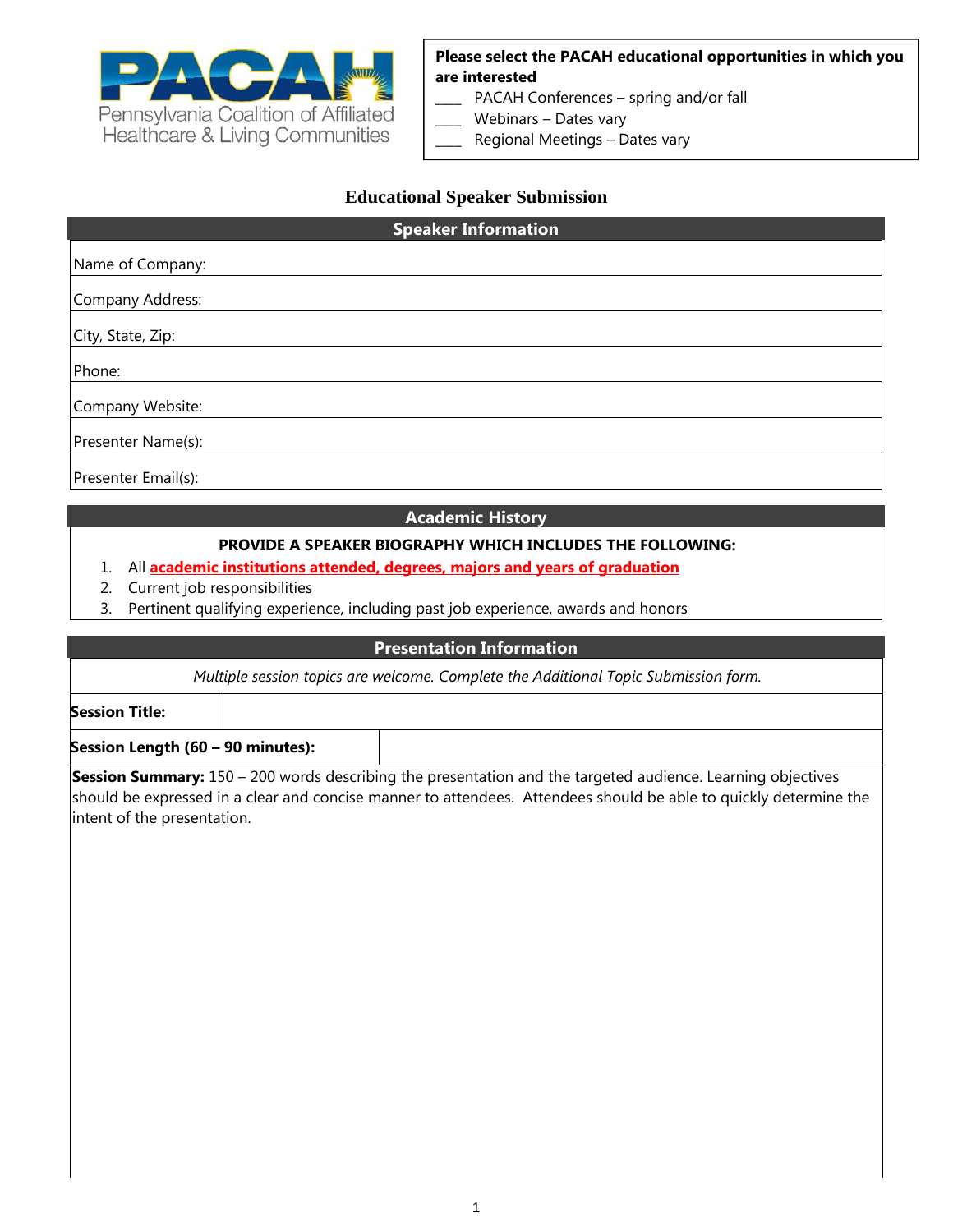| <b>Speaker Qualifications</b>                                                                                 |                     |  |
|---------------------------------------------------------------------------------------------------------------|---------------------|--|
|                                                                                                               | Date of most recent |  |
| Have you presented in the past?                                                                               | presentation:       |  |
| Event Type/Topic:                                                                                             |                     |  |
| Do you include any unique techniques or uses of technology to engage the audience?<br>If so, please describe: |                     |  |
|                                                                                                               |                     |  |
|                                                                                                               |                     |  |

### **Additional Guidelines and Information**

- All proposed presentations should accurately represent the speaker and their affiliated company
- Proposed presentations should provide interesting and useful information geared towards members of the skilled nursing facility and long-term care continuum
- Proposed presentations should deliver information that can be used by attendees in their place of work on a daily basis and provide attendees with the tools to improve work performance.
- Proposed presentations that address critical issues and/or emerging trends are encouraged.
- Multiple session topics are welcome and can be submitted by completed the included session topic supplement
- An honorarium that may be requested of PACAH (budget purposes ONLY)
- PACAH reserves the right to revise any session summary (without affecting overall session intent and description) in order to comply with brand standards and program content.

*PACAH receives numerous speaker/topic requests throughout the year. PACAH cannot include every request received, but each request will be given equal consideration. If the topic is chosen, we will contact you following the review. Topics not selected for a particular conference will be kept on file for one year from the time delivered and will be reviewed at each conference planning meeting held during that time period.* 

## **Submit completed forms to PACAH Attention:**

Kim Deline, Meeting and Marketing Manager PO Box 60769 Harrisburg, PA 170106-0769

> (717) 736-4741 fax (717) 526-1020

kdeline@pacounties.org